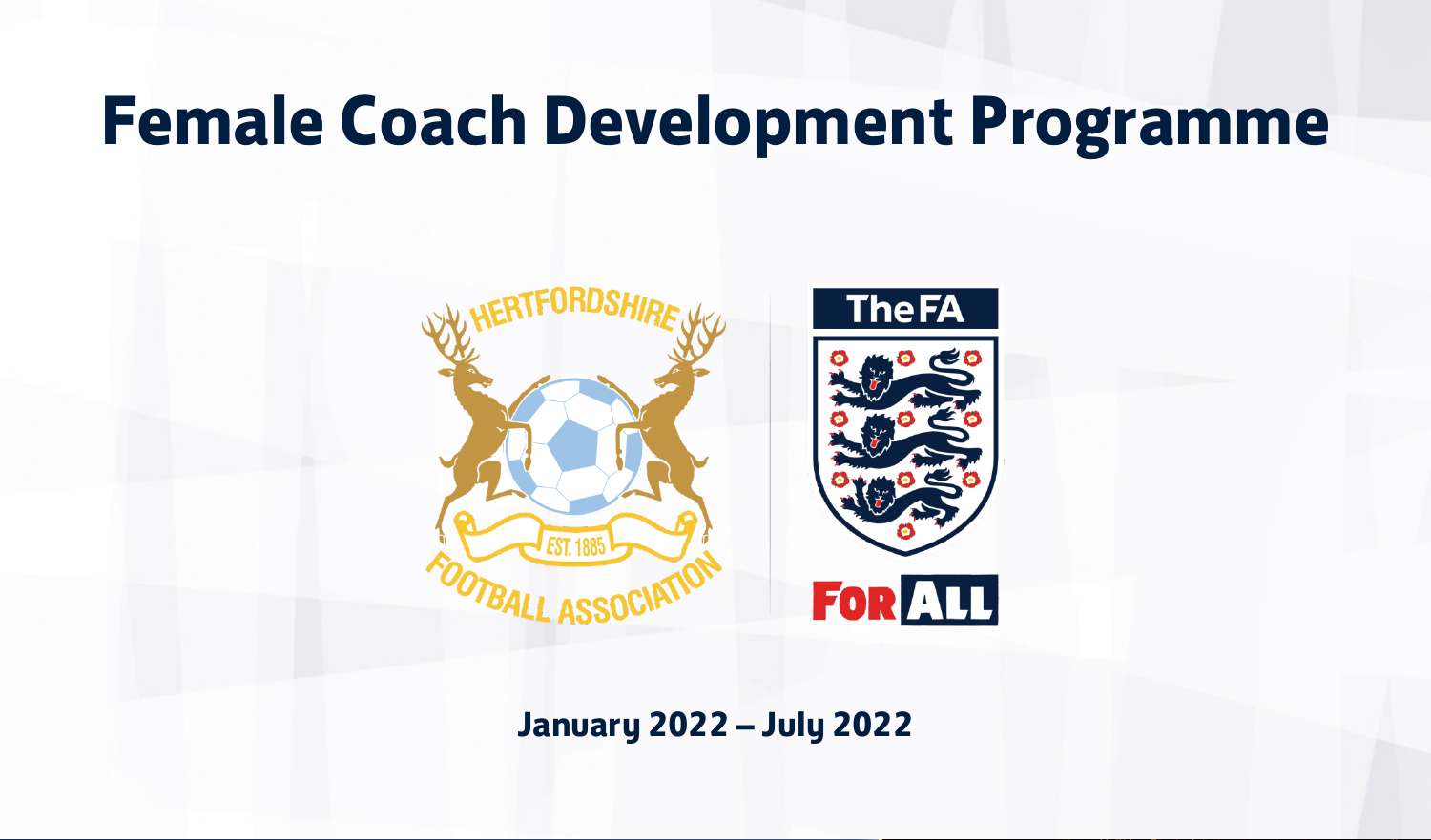#### **Programme Objectives**



- To provide 12 female coaches across Hertfordshire an opportunity to develop their coaching, both practical and theoretical, over a 6 month period
- Offer a blend of support consisting of 1-1, cluster group and whole group, both online and face to face
- Social learning space
- Workshops (learning and networking)
- Individual development plans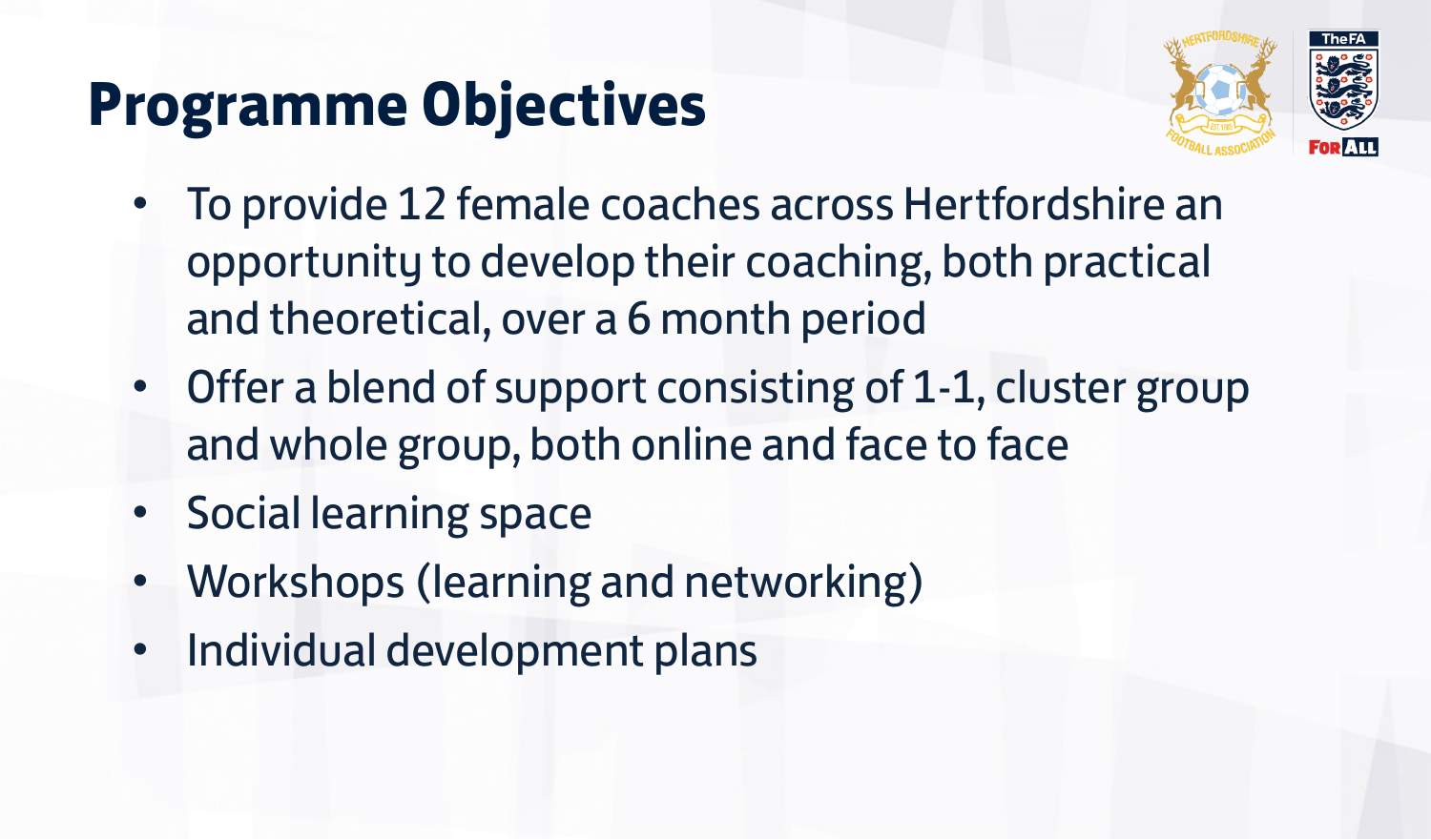### **Who is the programme aimed at?**



- Female coaches aged 18\*yrs + (from January 2022)
- $\checkmark$  Must have access to or actively coaching a team within **Hertfordshire**
- $\checkmark$  Can be new to the game or have experience coaching
- $\checkmark$  Coaches from 0 coaching qualification to L3 qualification
- $\checkmark$  Must hold minimum qualifications: BT Playmaker, FA Safeguarding For All and enhanced DBS before programme start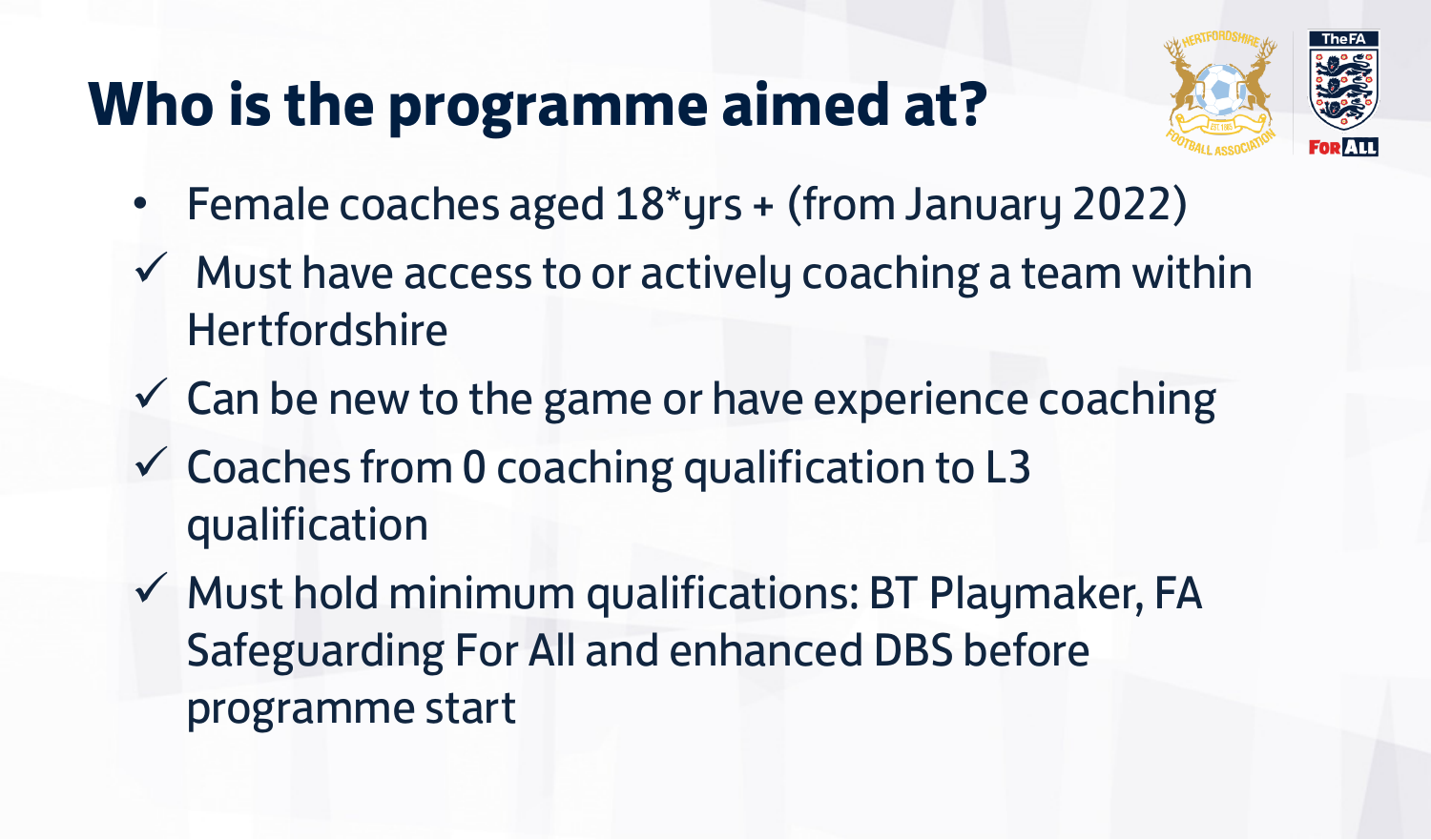#### **Programme Timetable**



**January March** 2x1-1 virtual session **March** 

Group virtual introduction evening

2 x 1-1 virtual session

Face to face session (rotated)

2 x 1-1 virtual session

Face to face session (rotated)

Cluster visit 1





**February**







2 x 1-1 virtual session

Face to face session (rotated)

Cluster visit 2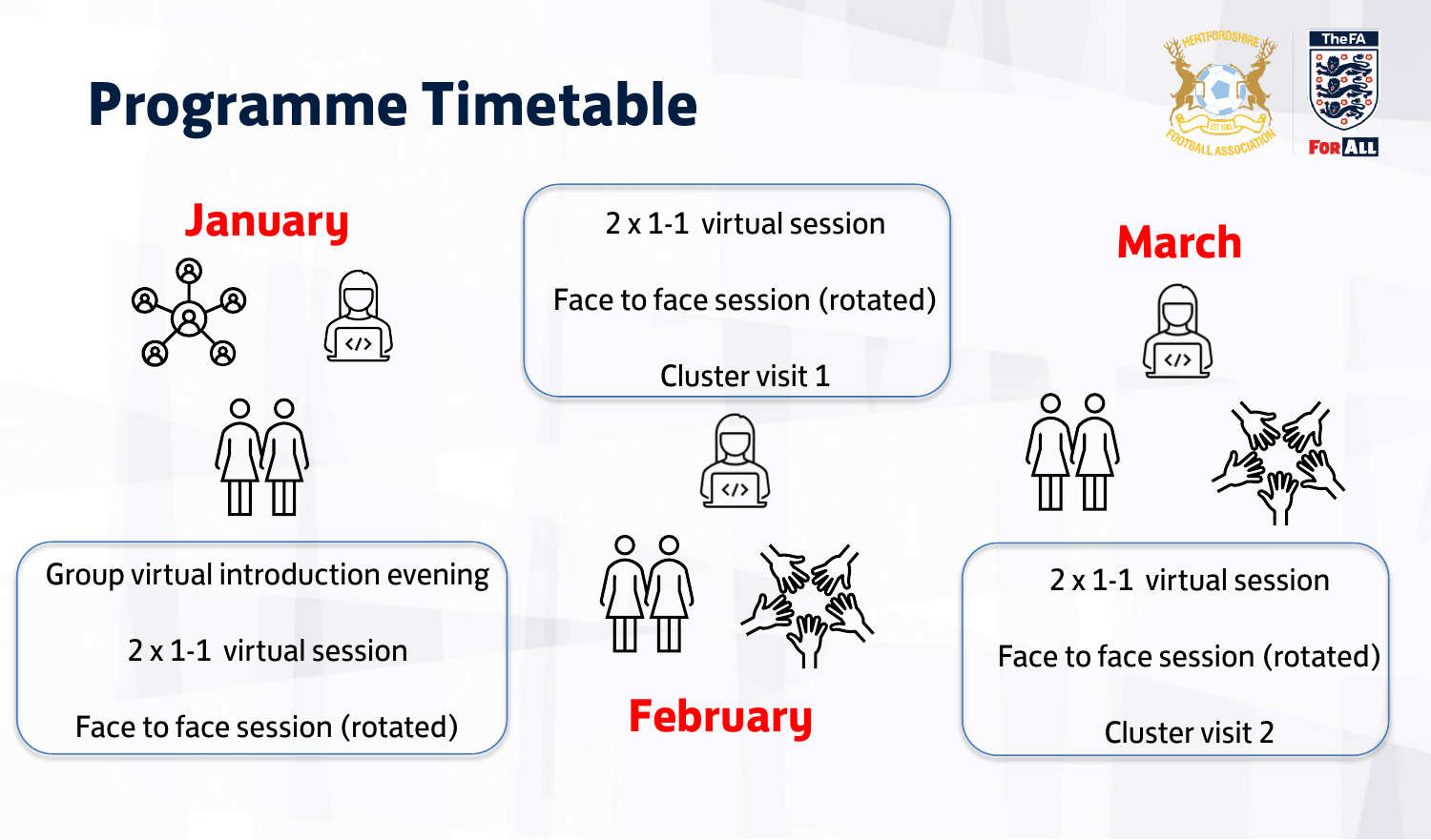#### **Programme Timetable cont.**





**April Strateger Computation Computer Computer Strategies and Strategies of the Strategies of Sune** 

Face to face session (rotated)

Cluster visit 4





**May**



2 x 1-1 virtual session

Face to face session (rotated)

Coaches Conference 25/06/22

2 x 1-1 virtual session

Face to face session (rotated)

Cluster visit 3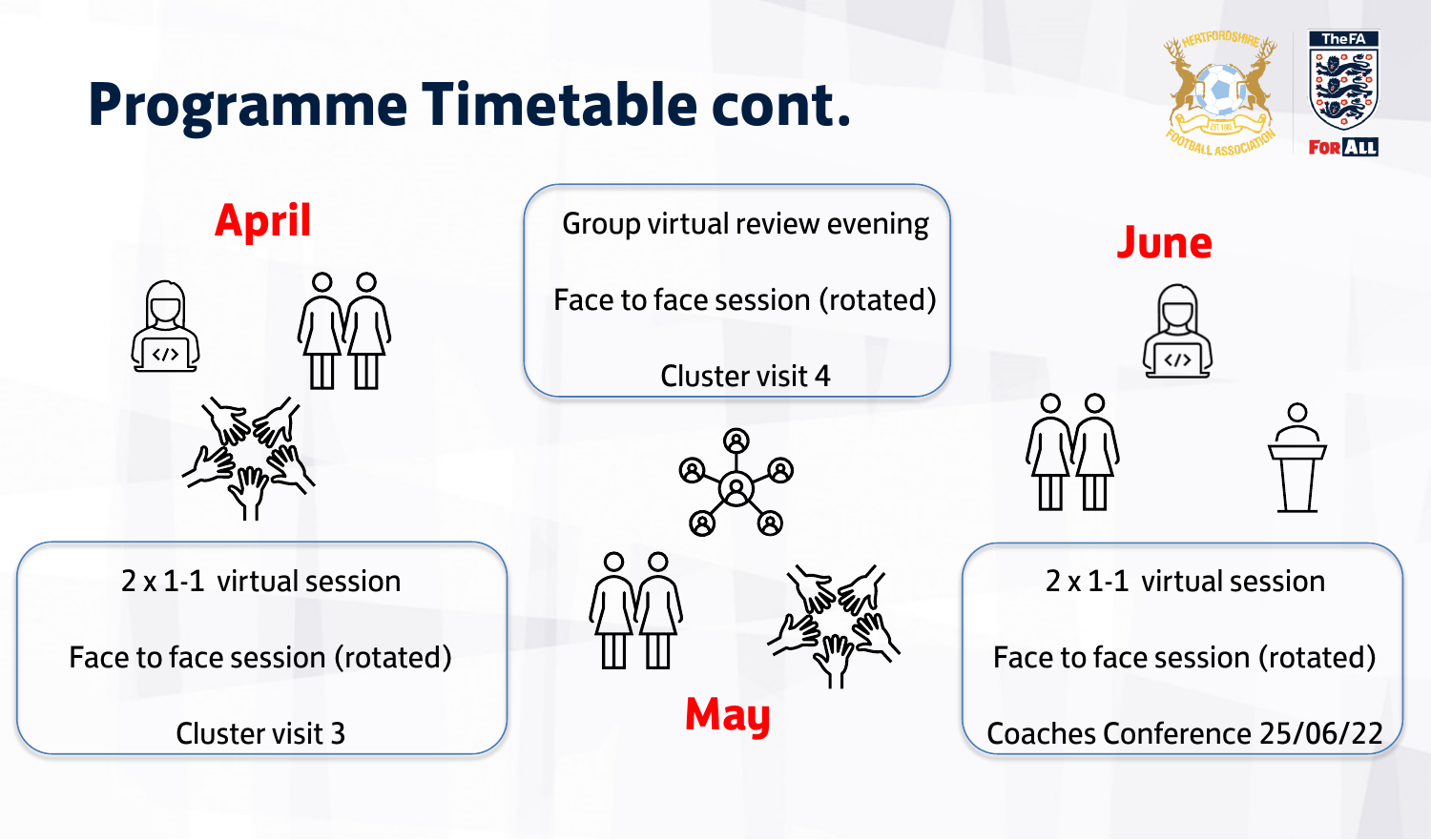

## **Coach Developer – Dani Evans**



• **Current Role:** 

Hertfordshire FA Coach Development Officer

FA Coach Developer (Community – I2CF)

- **Coaching Experience:** Nearly 20yrs coaching, predominantly in the female game, Foundation and Development Phase (5-11 and 12-16 years)
- **Previous roles and clubs include:** 
	- FA Affiliate Tutor
	- FA Coach Mentor

FA Foundation Phase Coach (Skills Programme)

Girls Academy (RTC and CoEx) various clubs including Arsenal and Watford

• **Highest Coaching Qualifications**: UEFA B and FA Youth Award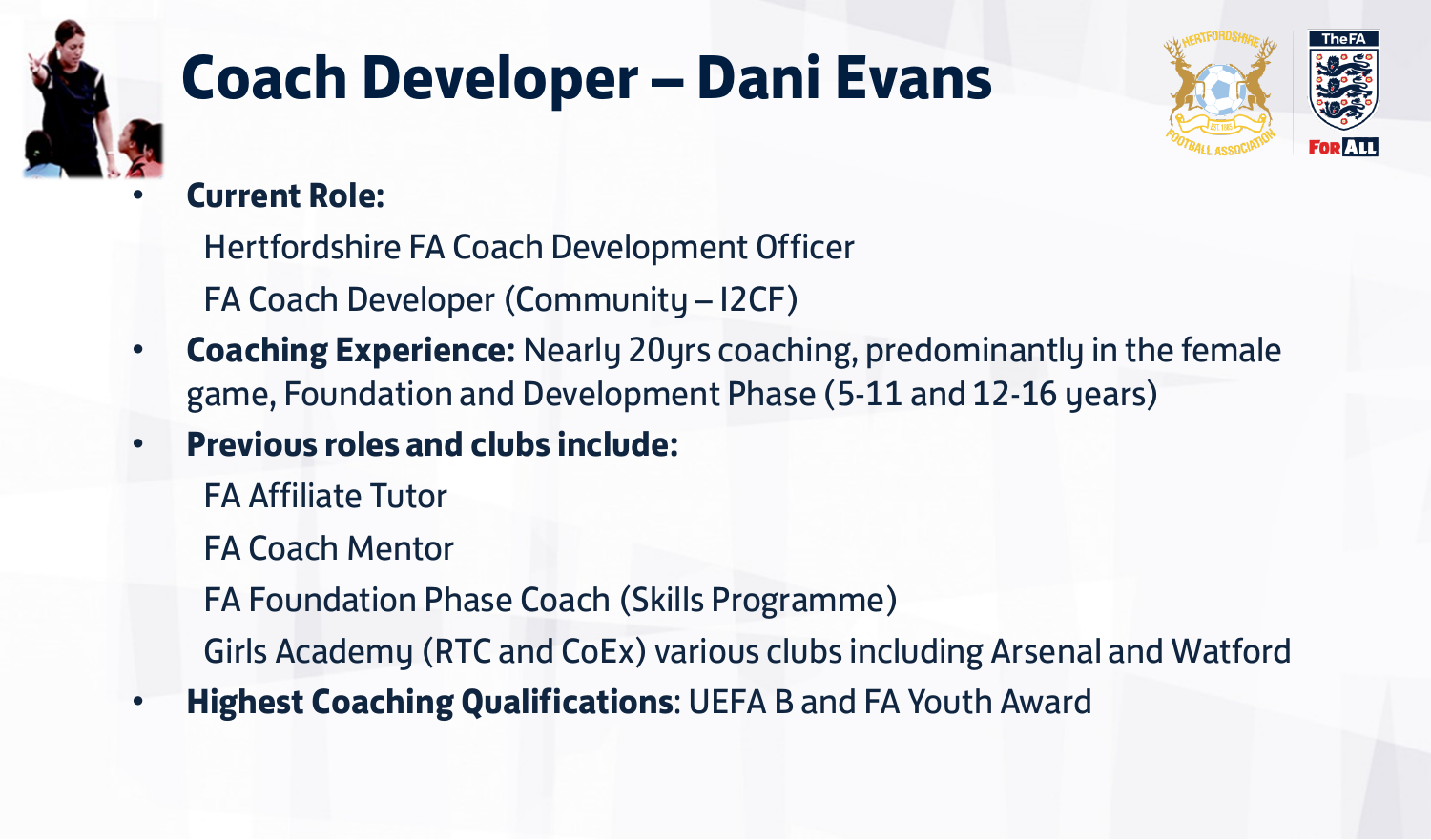

# **Application Deadline 9pm Sunday 9th January 2022**

## **To Apply,**

#### **<https://forms.office.com/r/Y8LcEdi8vT>**